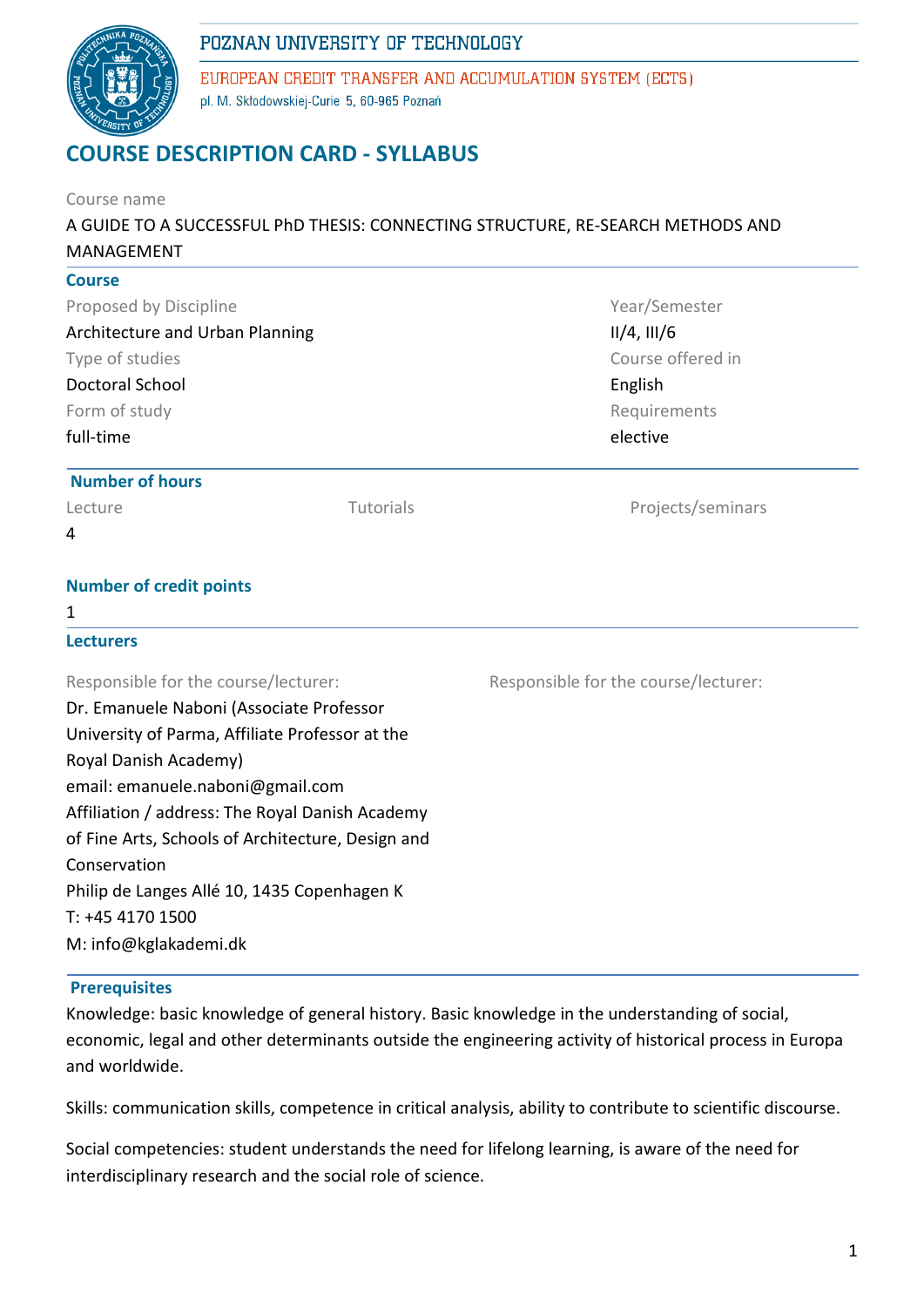

EUROPEAN CREDIT TRANSFER AND ACCUMULATION SYSTEM (ECTS) pl. M. Skłodowskiej-Curie 5, 60-965 Poznań

### **Course objective**

The aim of the course is to prepare students for the structuring of scientific work, skilful formulation of a scientific problem, research hypotheses and questions, and the selection of research methods, as well as skilful presentation of research results, their interpretation and discussion of related doubts The course objectives:

1) to understand the academic world coordinates,

2) to grant breadth, fostering the development of a Ph.D. thesis Structure and other academic essays,

3) to give depth to research work, by converging on the development of a solid methodology and customized Research Methods (for Design and Scientific Disciplines),

4) to addresses all the aspects of the Management of a Thesis and relations to stakeholders. From the introduction to conclusions, producing a Thesis Structure is a further challenge: the course, uniquely based on participants' the-sis work, proposes a step-by-step guide to devising a Structure that strengths Parts and Chapters organization and connections. Either Ph.D. researchers have just started their Ph.D., or are closing it; each participant will grasp the essential, iterative process by which research questions generate Knowledge.

Critical to the Process is the vast range of Research Methods suita-ble for the diverse array of topics germane to Design Research (e.g. research by Design, Qualitative Research design, Correlational, Experimental, Simulation, Case Studies). When logical, participants will be seeking ways to marshal the benefits of two or more Research Methods applied to their investigations in order to build a solid Methodology.

Weaved with Structure and Methods is the "Thesis' Management". It is here set a high emphasis on the "adventure" of being a research student. It is addressed how to get started, get through revisions, face deadlines and how to regulate the workload. The issues of working with supervisors, the varied stakeholders (comprising the ones of industrial Ph.Ds.), academic peers and the final examiners, is treated. The topic of dissemination along and after the Ph.D. is also debated.

The course offers a cohesive approach that will help PhD students succeed in their academic path.

#### **Course-related learning outcomes**

Knowledge

A PhD student who graduated from doctoral school knows and understands:

1) global achievements, covering theoretical foundations as well as general and selected specific issues that are relevant to scientific disciplines studied at the doctoral school, to the extent that enables revision of existing paradigms, [P8S\_WG/SzD\_W01]

2) scientific research methodology in disciplines represented at the doctoral school, [P8S\_WG/SzD\_W03]

3) principles of promoting scientific activity results, also in an open access mode, [P8S\_WG/SzD\_W04] 4) economic, legal, ethical and other vital conditions related to scientific activity. [P8S\_WK/SzD\_W06]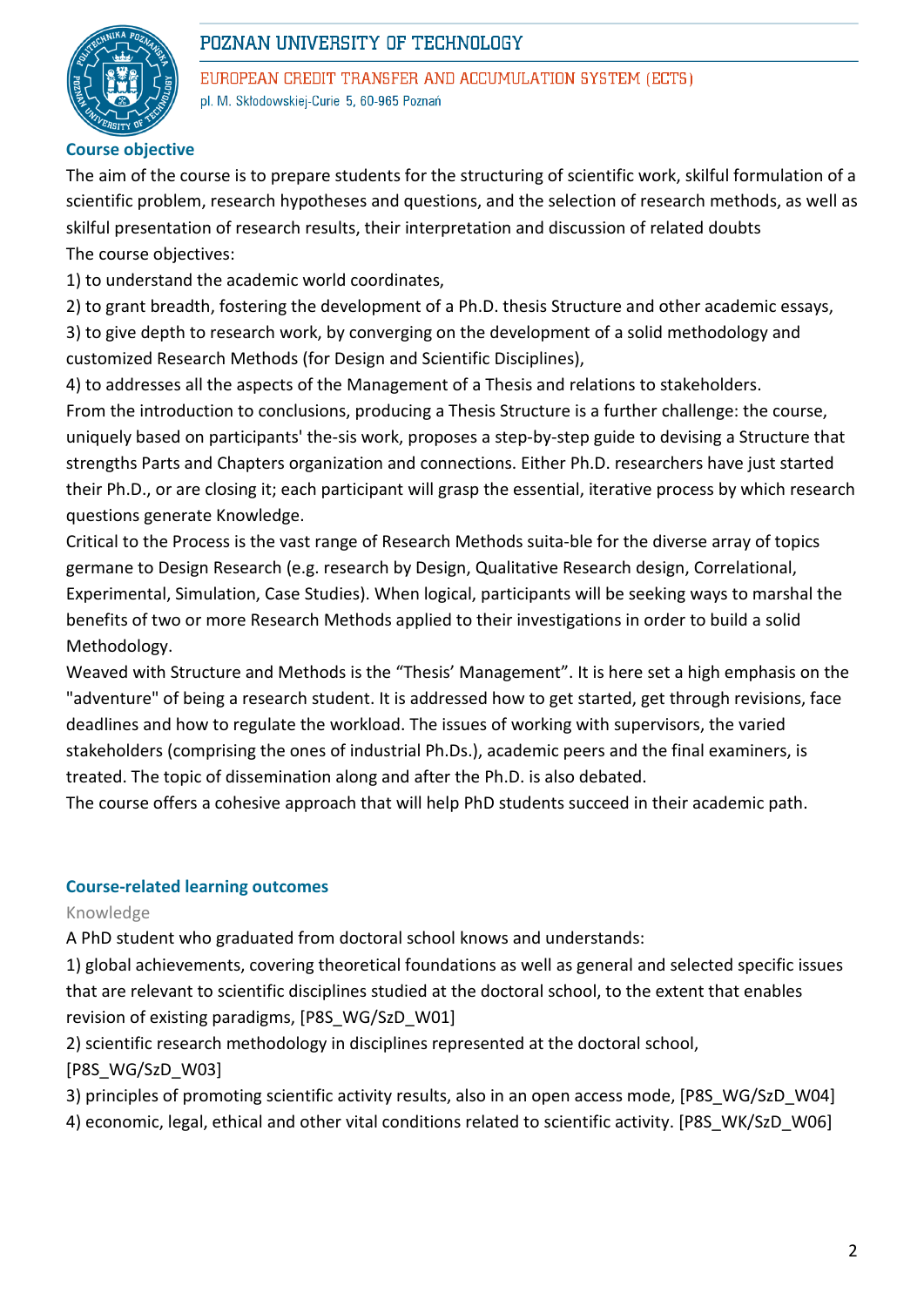

EUROPEAN CREDIT TRANSFER AND ACCUMULATION SYSTEM (ECTS) pl. M. Skłodowskiej-Curie 5, 60-965 Poznań

- Skills
- A PhD student who graduated from doctoral school can:

1) use the knowledge from different branches of science to creatively identify, formulate and to

innovatively solve complex problems or to execute research tasks in particular:

- define the aim and subject of scientific research, form a research hypothesis,
- develop research methods, techniques and tools and use them creatively,
- draw conclusions on the basis of research results, [P8S\_UW/SzD\_U01]
- 2) critically analyze and asses scientific research results, work of experts and other creative activities together with their contribution into knowledge development, [P8S\_UW/SzD\_U02]

3) communicate on specialist issues on the level that allows active participation in the international scientific community. [P8S\_UK/SzD\_U04]

### Social competences

A PhD student who graduated from doctoral school is ready to:

1) critically assess the achievements within a given scientific discipline, [P8S\_KK/SzD\_K01]

2) critically evaluate their own contribution to the development of a given scientific discipline, [P8S\_KK/SzD\_K02]

3) acknowledge the importance of knowledge in solving cognitive and practical problems. [P8S\_KK/SzD\_K03]

### **Methods for verifying learning outcomes and assessment criteria**

Learning outcomes presented above are verified as follows:

| PQF code  | Methods for verification of learning outcomes                  | Assessment criteria      |  |
|-----------|----------------------------------------------------------------|--------------------------|--|
| W01, W03, | Presentation of the structure of individual doctoral           | The assessment is based  |  |
| W04, W06, | dissertations. Analysis and discussion of the key parts of the | on students' ability to  |  |
|           | course related to the areas of knowledge                       | present their thesis     |  |
|           |                                                                | structure and manage its |  |
|           |                                                                | part                     |  |
|           |                                                                |                          |  |
| U01, U02, | Presentation of the structure of individual doctoral           | With reference to the    |  |
| U04,      | dissertations. Analysis and discussion of the key parts of the | specific criteria        |  |
|           | course related to the areas of skills                          |                          |  |
|           |                                                                |                          |  |
| K01, K02, | Presentation of the structure of individual doctoral           | With reference to the    |  |
| K03,      | dissertations. Analysis and discussion of the key parts of the | specific criteria        |  |
|           | course related to the areas of social competences              |                          |  |
|           |                                                                |                          |  |